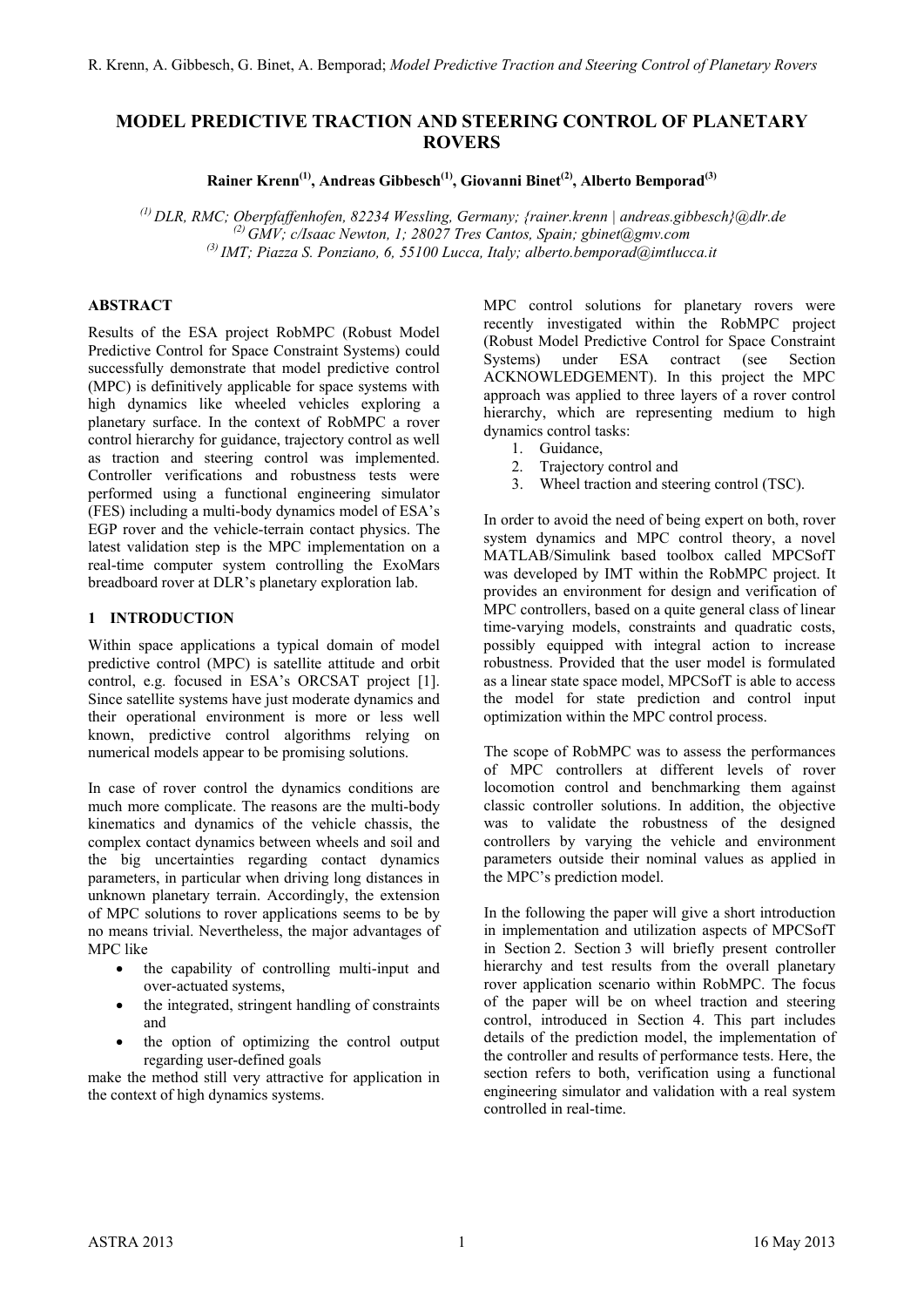#### <span id="page-1-6"></span>**2 MPC IMPLEMENTATION**

Model Predictive Control (MPC) is an advanced control technique that explicitly uses

- 1. a dynamics model of the process to predict its evolution over a given time horizon in the future and
- 2. numerical optimization methods to determine the optimal sequence of control inputs that minimizes a given performance index under constraints on control inputs and state variables.

The prediction and optimization is repeated at each sampling step. Thus the applied optimal control input is always based on the latest available feedback from sensors or observers.

The MATLAB/Simulink toolbox MPCSofT is designed for control of linear time-varying (LTV) systems, which are to be described in the user's prediction model by three equations for

- 1. the linear, time-varying system dynamics [\(1\),](#page-1-0)
- 2. time-varying cost function  $(2)$  and<br>3 time-varying constraint functions  $(2)$

3. time-varying constraint functions [\(3\).](#page-1-2)

$$
\mathbf{x}_{k+1} = \mathbf{A}(t, k, \mathbf{x}(t))\mathbf{x}_k + \mathbf{B}(t, k, \mathbf{x}(t))\mathbf{u}_k + \mathbf{f}
$$
 (1)

 $\mathbf{z}_k = \mathbf{E}_z(t, k, \mathbf{x}(t))\mathbf{x}_k + \mathbf{H}_z(t, k, \mathbf{x}(t))\mathbf{u}_k + \mathbf{P}_z(t, k, \mathbf{x}(t))\Delta \mathbf{u}_k$  (2)

$$
\mathbf{c}_k = \mathbf{E}_c(t, k, \mathbf{x}(t))\mathbf{x}_k + \mathbf{H}_c(t, k, \mathbf{x}(t))\mathbf{u}_k + \mathbf{P}_c(t, k, \mathbf{x}(t))\Delta\mathbf{u}_k \tag{3}
$$

The MPC performance index to be minimized at each sampling step is

$$
\rho_1 \varepsilon_1 + \rho_2 \varepsilon_2 + \sum_{k=0}^{N(t)-1} (\mathbf{z}_k - \mathbf{r}_k)^T (\mathbf{z}_k - \mathbf{r}_k), \tag{4}
$$

subject to three types of constraints, in particular

- 1. inequality constraints on states and on control inputs [\(5\),](#page-1-3)
- 2. terminal equality constraints on states at end of predictio[n \(6\)](#page-1-4) and
- 3. equality constraints on the input increment for prediction steps beyond the control horizon (7).

$$
\mathbf{c}_k \le \mathbf{c}_{max}(t, k, \mathbf{x}(t)) + \mathbf{V}_c(t, k, \mathbf{x}(t)) \varepsilon_1; \quad 0 \le k < N(t) \tag{5}
$$

$$
\mathbf{C}_N(t, \mathbf{x}(t))\mathbf{x}_{N(t)} \leq \mathbf{d}_N(t, \mathbf{x}(t)) + \mathbf{V}_N(t, \mathbf{x}(t))\varepsilon_2 \tag{6}
$$

$$
\Delta \mathbf{u}_k = \mathbf{0}, \quad N_U(t) \le k < N(t) \tag{7}
$$

The variables used in  $(1)$  -  $(7)$  are listed in Tab. 1. They are grouped by input and output arguments of the user's prediction model function and by variables internally processed by MPCSofT.

Equations  $(1) - (7)$  $(1) - (7)$  $(1) - (7)$  formulate a finite-time optimal control problem that is mapped into a quadratic programming (QP) problem, in which the optimization variables are

• the slack variables  $\varepsilon$ , numerically required for handling unrealizable constraints and

• the sequence of control input increments  $( \Delta u_0, \Delta u_1, \ldots, \Delta u_N )$  applied to the dynamics model over the prediction horizon.

The first optimal control input increment  $\Delta$ **u**<sub>0</sub> is finally selected to be applied to the actual controlled system.

| <b>Variable Name</b>                                        | Meaning                                  |  |
|-------------------------------------------------------------|------------------------------------------|--|
| Prediction model input arguments from MPCSofT               |                                          |  |
| t                                                           | Current time at start of prediction      |  |
| $\frac{T_s}{k}$                                             | Controller sampling step size            |  |
|                                                             | Current number of prediction step        |  |
| $N, N_u$                                                    | Prediction horizon, control horizon      |  |
| $\mathbf{x}(t)$                                             | Initial state at beginning of prediction |  |
| Prediction model output arguments to MPCSofT                |                                          |  |
| A, B, f                                                     | State space matrices and vectors         |  |
| $E_z$ , $H_z$ , $P_z$                                       | Performance description matrices         |  |
| $E_c$ , $H_c$ , $P_c$                                       | Constraint description matrices          |  |
| $\mathbf{C}_N$                                              | Terminal constraint description matrix   |  |
| r                                                           | Performance reference vector             |  |
| $\mathbf{c}_{\text{max}}$                                   | Constraint reference vector              |  |
| $\mathbf{d}_N$                                              | Terminal constraint reference vector     |  |
| $V_c \geq 0, V_N \geq 0$                                    | Vectors for constraint hardening         |  |
| $\rho_1, \rho_2$                                            | Weights on constraint slack variables    |  |
| Internal controller variables                               |                                          |  |
| $\mathbf x$                                                 | State vector of system                   |  |
| u                                                           | Control input vector                     |  |
| z                                                           | Performance vector to be optimized       |  |
| $\mathbf c$                                                 | Constraint vector                        |  |
| $\Delta$ u <sub>k</sub> = u <sub>k</sub> - u <sub>k-1</sub> | Control input increment vector           |  |
| $\varepsilon_1, \varepsilon_2$                              | Slack variables for constraint softening |  |

<span id="page-1-1"></span><span id="page-1-0"></span>Table 1: Variables Used for Prediction Model

<span id="page-1-7"></span><span id="page-1-2"></span>The user can exploit the maximum flexibility offered by the Embedded MATLAB (EML) language to define the prediction model according to  $(1) - (3)$  $(1) - (3)$  in an EML module. This module is used inside the LTV-MPC Simulink block of the MPCSofT toolbox, shown in Fig. 1.



Figure 1. LTV-MPC Simulink block

<span id="page-1-5"></span><span id="page-1-4"></span><span id="page-1-3"></span>In fact, the block contains

- 1. a QP builder function called once for mapping of the optimal control problem at initialization and
- 2. a QP solver function repeatedly called at each sampling step for optimization of the control inputs.

As the block is completely designed based on Simulink blocks and EML functions, C code can be immediately generated for rapid prototyping.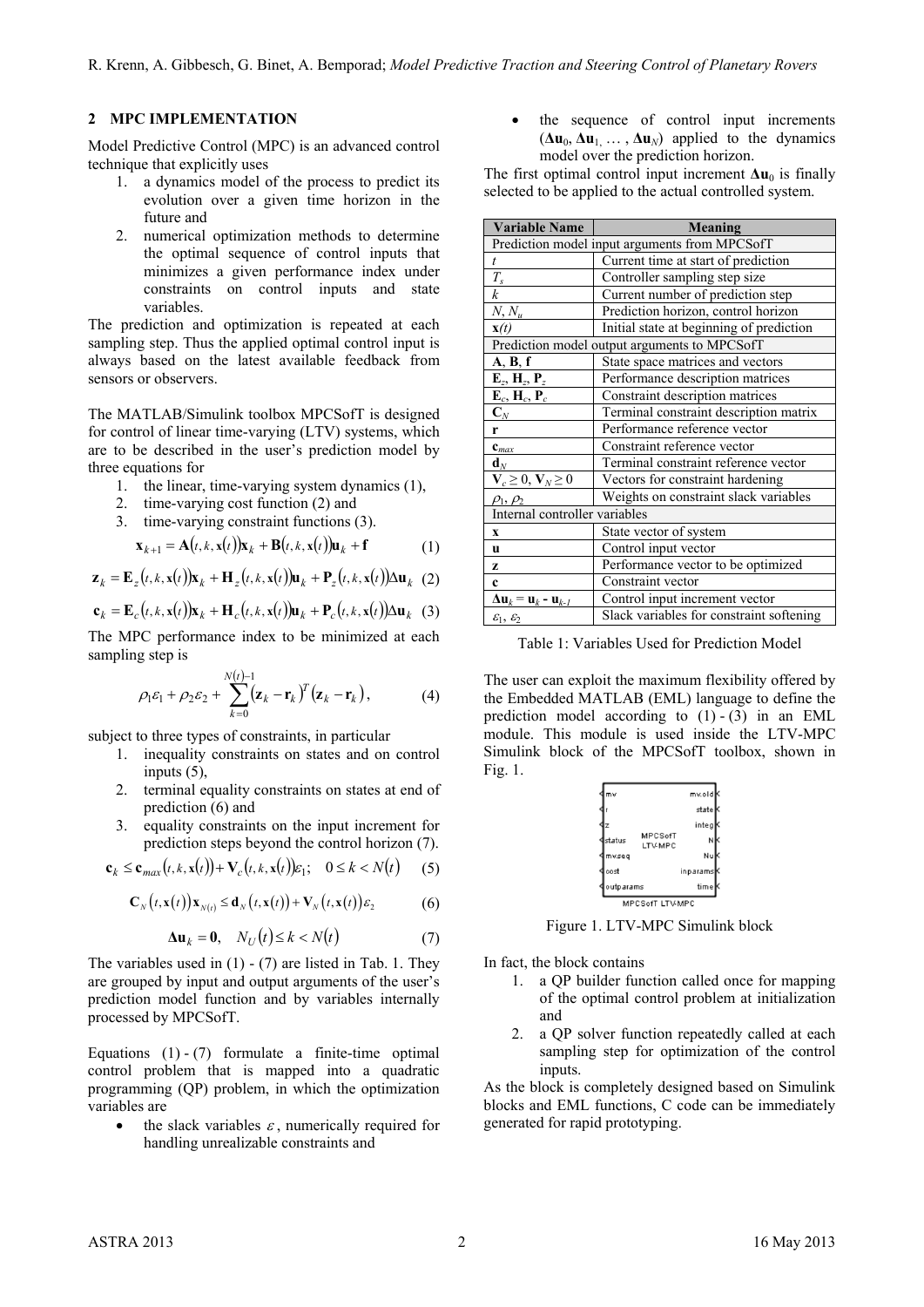### <span id="page-2-3"></span>**3 MPC FOR ROVER CONTROL HIERARCHY**

The mission proposed in the rover locomotion (ROL) scenario of RobMPC is a human type mission, primarily fulfilling human-related tasks like transporting soil, relocating cargo, inspecting the landing site for human arrival or the deployed infrastructure. In this context, the Eurobot Ground Prototype (EGP) rover has been selected as the targeted platform (see Fig. 2 and [\[3\]\)](#page-7-0). The main characteristic parameters of the EGP rover are collected in Tab. [2.](#page-2-0)

| Parameter                   | Value               |  |
|-----------------------------|---------------------|--|
| Bounding box volume (L/W/H) | 2246/1580/1505 mm   |  |
| Total weight                | 880 kg              |  |
| Track width (front/rear)    | 1041/1330 mm        |  |
| Axle distance               | 1511 mm             |  |
| Steering axle               | rear wheel steering |  |
| Maximum velocity            | $0.35 \text{ m/s}$  |  |
| Navigation sensor           | IMU                 |  |

<span id="page-2-0"></span>Table 2: EGP rover parameters



Figure 2: EGP rover

Concerning the environment in which the rover has been tested, a Martian scenario has been chosen. The soil is supposed to have negligible cohesion, which is one of the major differences compared with terrestrial off-road conditions. A playground of 20 x 20 m with possibly inclined topology and a number of obstacles has been chosen, together with a nominal path to be followed to test the controllers. The path is off-line computed by a modified A\* algorithm. It is composed by at least two turns and a straight part and takes already into account the steering capabilities of the vehicle that has to avoid.

The selected rover control hierarchy consists of three MPC controllers designed within the RobMPC project (see Fig. [3\)](#page-2-1):

1. Guidance function, which acts as an online path planner by continuously computing an obstacle-free optimal contingency path which, when the vehicle gets outside a safety corridor around the nominal path, re-injects the rover back into it.

- 2. Trajectory control, which computes the desired rover velocity vector to be followed based on the current position and orientation with respect to the path to be followed.
- 3. The wheel traction and steering controller, which commands wheel actuators with the desired steering angle and wheel velocity based on the desired rover velocity vector under consideration of the terrain conditions.



<span id="page-2-1"></span>Figure 3: MPC controllers

The smooth interaction, when all three controllers are working together in the loop has been successfully proven by extensive integration tests using a functional engineering simulator (FES). It includes the following major components for adequately realistic simulation of the test scenario:

- Multi-body dynamics model of the EGP-rover including wheel and steering actuator dynamics,
- Models of the sensors required for control feedback, in particular an IMU and a position sensor,
- 3D terrain topology model,
- 3D / 6DOF soil contact dynamics model based on DLR's soil contact model tool SCM [\[4\].](#page-7-1)



<span id="page-2-2"></span>Figure 4: Results with all MPC controllers working together in the rover control hierarchy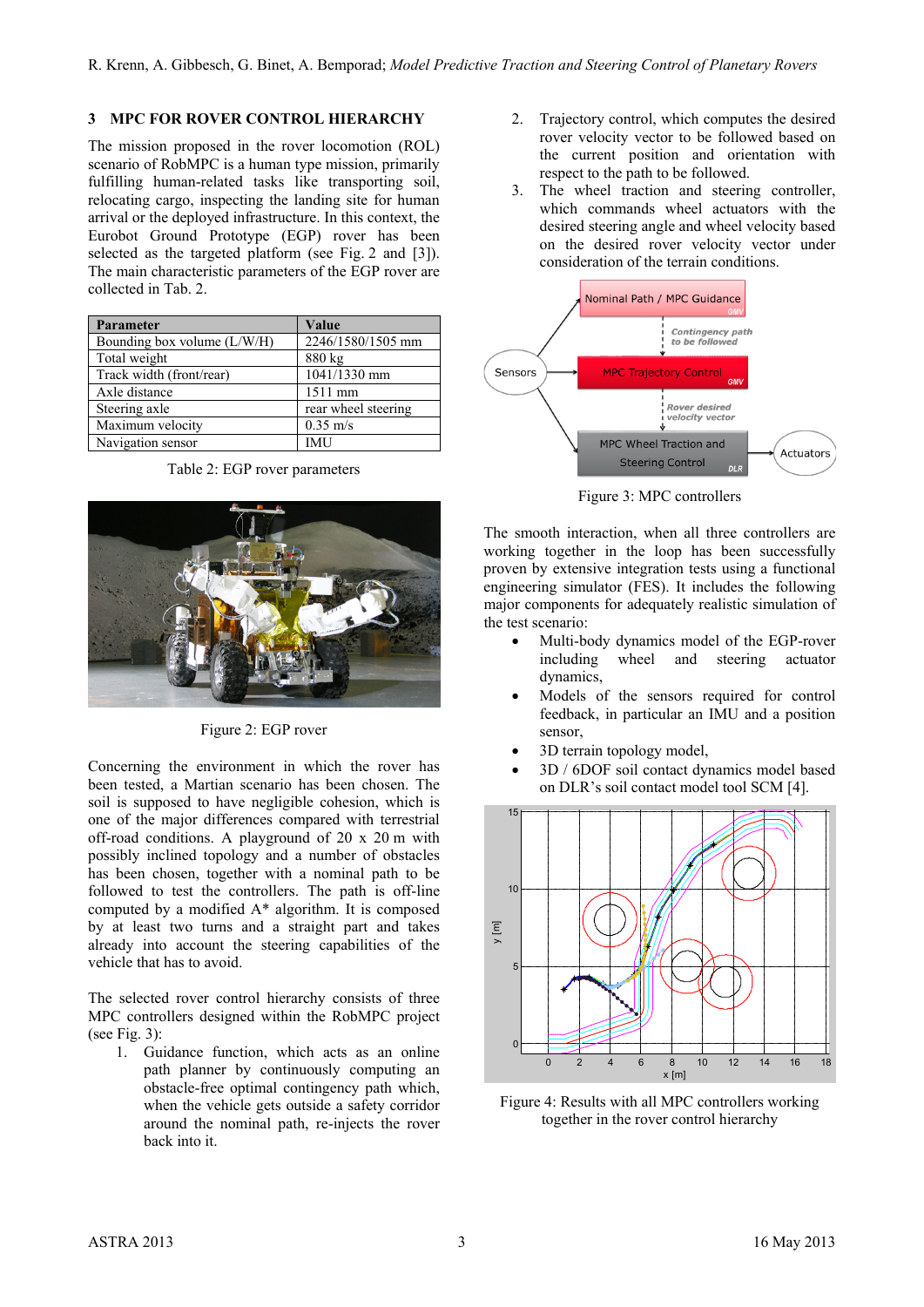The controller performance was tested by letting the rover start in a position far away from the nominal path, and then let the MPC guidance continuously compute contingency paths to bring the rover back to the nominal path in an optimal way without colliding with obstacles. The realization of the desired path was finally performed by the subordinate MPC controller. A sample result obtained is shown in Fig. [4.](#page-2-2) For more details on implementation, performance and robustness tests of MPC guidance and MPC trajectory control developed in the context of RobMPC please refer t[o \[5\].](#page-7-2)

## <span id="page-3-0"></span>**4 TRACTION AND STEERING CONTROL**

In this section the focus will be on MPC wheel traction and steering control (TSC). It is the most vehicle specific layer in the control hierarchy (Fig. [3\)](#page-2-1) and is introduced by means of two different rover systems:

- 1. The EGP rover (see Tab. [2](#page-2-0) and Fig. 2) in form of a numerical model as implemented in the FES used for RobMPC and
- 2. The ExoMars breadboard rover (Fig. [5](#page-3-1) and [\[6\]\)](#page-7-3), physically available in the planetary exploration testbed (PEL) at DLR and utilized for additional RobMPC verification and validation activities. The rover parameters are summarized in Tab. [3.](#page-3-2)



Figure 5: ExoMars breadboard rover at DLR's PEL

<span id="page-3-1"></span>

| Parameter                              | Value                          |  |  |  |
|----------------------------------------|--------------------------------|--|--|--|
| Bounding box volume (L/W/H)            | 1600/1370/~800 mm              |  |  |  |
| Total weight                           | $90 \text{ kg}$                |  |  |  |
| Track width (front/center/rear)        | $\overline{1200}/1200/1200$ mm |  |  |  |
| Axle distance (front-center-rear)      | 640/720 mm                     |  |  |  |
| Steering axle                          | all wheel steering             |  |  |  |
| Maximum velocity<br>$0.03 \text{ m/s}$ |                                |  |  |  |
| Navigation sensor                      | 3D<br>Camera based             |  |  |  |
|                                        | pose tracking                  |  |  |  |

<span id="page-3-2"></span>Table 3: ExoMars rover breadboard parameters

TSC is the interface between the trajectory controllers and the low level, device specific controllers for individual control of wheel and steering actuators (see Fig. [6\)](#page-3-3). It is a coordinating control instance that has to have detailed knowledge of the vehicle kinematics and replaces typically conventional Ackermann control. Its location inside the control hierarchy is equivalent to ABS and ESP known from road vehicles.



<span id="page-3-3"></span>Figure 6: TSC location inside rover control hierarchy

Accordingly, the controller computes desired wheel velocities **ω** and steering reference angles **β**, which define the control input vector **u,** in order to realize the desired trajectory given by the sequence of velocity vectors **v***traj* with two linear components each. However, the rover system has three states **x**, which are the longitudinal and lateral translational vehicle velocities as well as the angular rate around the vertical vehicle axis. Thus, the system is under-determined. In particular, the heading angle is freely selectable giving TSC the opportunity to let the rover drift and slide, which is an important dynamic feature for off-road vehicle locomotion performance. Moreover, the system is over-actuated providing the opportunity for taking additional control goals into account, beyond following the desired trajectory.

The MPC prediction horizon *N* is defined by the sampling step size ratio of TSC and its subordinated actuator controllers (see reference values in Fig. [6\)](#page-3-3). The typical value is 10.

The implementation of MPC-TSC utilizing MPCSofT (see Section [2\)](#page-1-6) is introduced in the following subsections. The procedures of the controller design are identical for both, EGP rover and ExoMars rover.

### **4.1 System Dynamics**

The system dynamics of the rover is represented in the prediction model by a double-track vehicle model. It is able to take different dynamics at left and right wheels into account, which is crucial for cross-hill locomotion control. Vertical system dynamics is neglected within the double-track model. Corresponding to the rover the model has three degrees of freedom and can perform motions on a possibly inclined plane. Thus, one obtains the vehicle's equations of motion, (w.r.t. the vehicle's center of mass, expressed in vehicle reference frame coordinates) as function of gravity and wheel forces as given in [\(8\).](#page-4-0) The variables used in [\(8\)](#page-4-0) are listed in Tab. [4.](#page-4-1)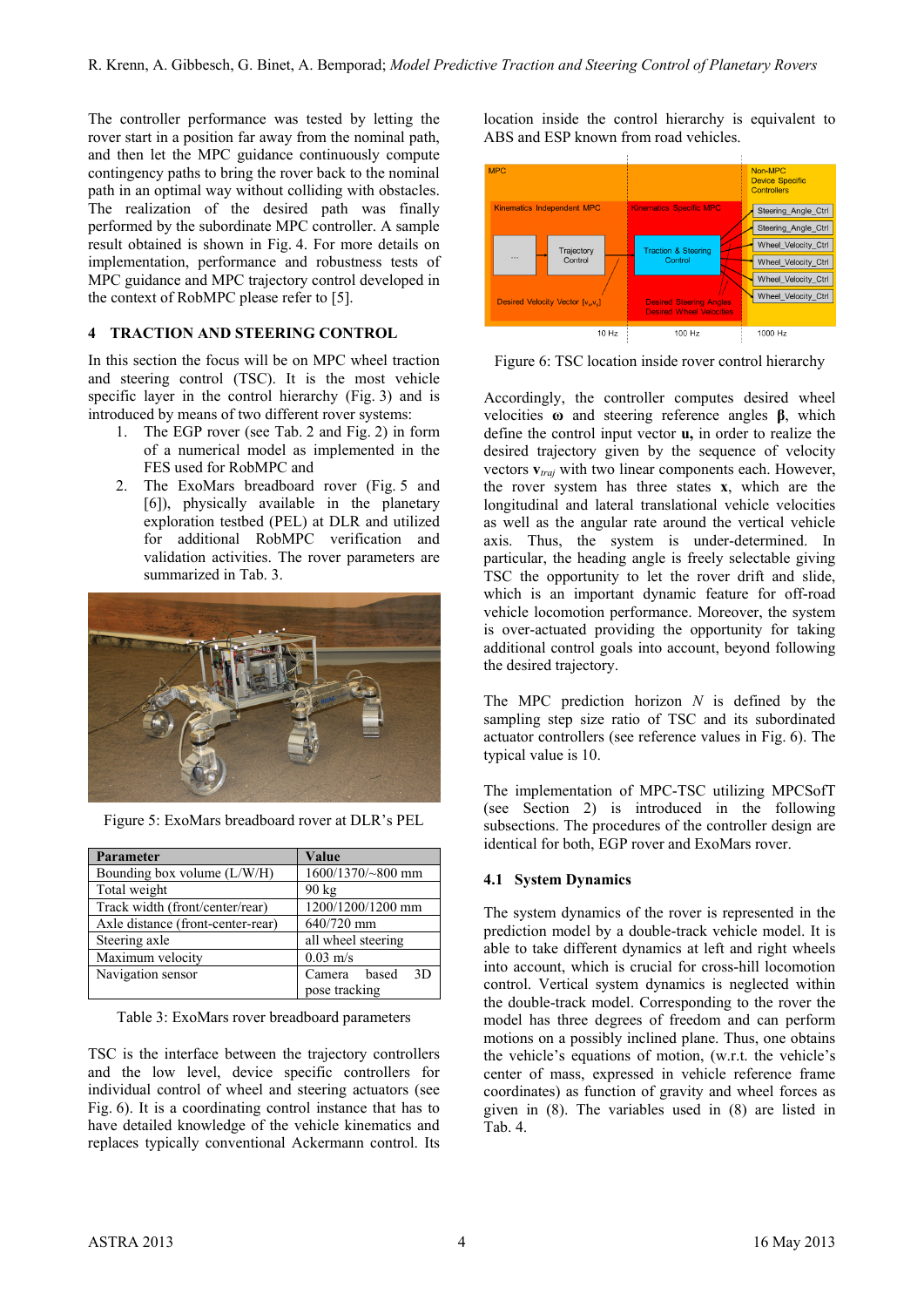<span id="page-4-0"></span> $\left| \right|$ 

J

$$
m\dot{v}_{long} = mg_{long} + \sum_{i=1}^{n_{Wheel}} F_{long,i}
$$

$$
m\dot{v}_{lat} = mg_{lat} + \sum_{i=1}^{n_{Whed}} F_{lat,i}
$$
(8)

$$
J_{zz}\dot{\omega}_z = \sum_{i=1}^{n_{Whed}} (r_{long,i}F_{lat,i} + r_{lat,i}F_{long,i} + T_{z,i})
$$

| <b>Variable Name</b>                | Meaning                               |
|-------------------------------------|---------------------------------------|
| $V_{long}$ , $V_{lat}$ , $\omega_z$ | Vehicle states: Longitudinal and      |
|                                     | lateral velocity, angular rate w.r.t. |
|                                     | vertical axis                         |
| $m, J_z$                            | Mass of rover, moment of inertia      |
|                                     | w.r.t. center of mass around vertical |
|                                     | axis                                  |
| $g_{long}$ , $g_{lat}$              | Longitudinal and lateral components   |
|                                     | of gravitational acceleration         |
| $i, n_{Wheel}$                      | Wheel index, number of wheels         |
| $F_{long,i}, F_{lat,i}, T_{z,i}$    | Forces / torques due to wheel-soil    |
|                                     | dynamics, applied to wheel center:    |
|                                     | Longitudinal and lateral forces,      |
|                                     | torque w.r.t. vertical vehicle axis   |
| $r_{long,i}, r_{lat,i}$             | Longitudinal and lateral wheel center |
|                                     | locations coordinates                 |

<span id="page-4-1"></span>Table 4: Variables used in rover's equations of motion

The two forces and the torque referenced in [\(8\)](#page-4-0) are components of the soil contact forces and torques, mapped onto the wheel center. They are integrals over the wheel-soil contact zone computed as functions of the specific contact force

$$
\mathbf{f} = \sigma \mathbf{n}_0 + \tau \mathbf{t}_0 , \qquad (9)
$$

with  $\sigma$  and  $\tau$  denoting normal and shear stress and **n**<sub>0</sub> and  $t_0$  denoting their direction of application.

The key equations for computing normal and shear stress are the well-known pressure-sinkage relationship for soft soil proposed by Bekker [\[7\],](#page-7-4)

$$
\sigma = \left(\frac{k_c}{b} + k_\varphi\right) z^n \,,\tag{10}
$$

the soil failure approximated by the Mohr-Coulomb failure criterion,

$$
\tau_{\text{max}} = c + \sigma \tan \varphi \tag{11}
$$

and the formulation for shear stress according to Janosi and Hanamoto [\[8\],](#page-7-5)

$$
\tau = \tau_{max} \left( 1 - e^{-j/k_j} \right). \tag{12}
$$

They are functions of sinkage *z*, of shear deformation *j* and of the parameters collected in Tab. [5.](#page-4-2)

While shear deformation *j*, applied in [\(12\),](#page-4-3) can be explicitly approximated by kinematics relationships of current vehicle states **x** and control inputs **u**, the solution for sinkage *z*, applied in [\(10\),](#page-4-4) encounters two problems to be solved accordingly:

- 1. The wheel load distribution at any vehicle inclination: Vehicles with rigid chassis and more than three wheels are statically overestimated. A solution for the static equilibrium, respectively for the load distribution across the wheels, can be found by applying virtual movements according to the principle of virtual work.
- 2. The explicit solution of sinkage *z* as function of the wheel load: Since the relationship of sinkage and load is only implicitly given by the inverse function of [\(10\),](#page-4-4) a look-up table is computed a-priori and approximated by a polynomial, which is used for explicit solution of sinkage during control.

| <b>Variable Name</b>  | Meaning                              |
|-----------------------|--------------------------------------|
| $k_c, k_\varphi, k_i$ | Cohesive modulus, frictional modu-   |
|                       | lus and deformation modulus of soil  |
| $c, \varphi$          | Cohesion and internal friction angle |
|                       | of soil                              |
| $\boldsymbol{n}$      | Sinkage exponent of soil             |
|                       | Soil contact patch width             |

<span id="page-4-2"></span>Table 5: Parameters of wheel-soil contact dynamics

Now all major computational steps are introduced for solving the equations of motion [\(8\).](#page-4-0) However, due to the complicated solution algorithm for wheel-soil contact forces, the equations are highly non-linear. In order to finally provide the state space matrices **A** and **B**, as required in [\(1\),](#page-1-0) the system is numerically linearized around the current vehicle state  $\mathbf{x}(t)$  and the current control inputs  $u(t)$  at each sampling step. **A** and **B** are kept constant during prediction. Thus, the prediction model can be characterized as a step-wise linear time-invariant (LTI) model.

#### **4.2 Cost Function**

<span id="page-4-4"></span><span id="page-4-3"></span>For optimization of the control inputs **u** with [\(4\)](#page-1-7) the TSC prediction model provides two reference goals **r**. The primary goal **r***pri* is optimal tracking of the desired velocity vector **v***traj* by the vehicle reference point. Since under off-road conditions the desired velocity may be not achievable the goal is intentionally not formulated as a constraint. The secondary goal **r***sec* considers the internal configuration of wheel velocities and steering angles. In order to obtain energy-optimal solutions, control input configurations  $\mathbf{u}_{rad}$  are preferred, where all wheels are purely rolling. This condition is fulfilled when the instantaneous centers of rotation of all wheels coincide. A global goal like this will also protect the control from ending-up in a sub-optimal local minimum in the course of the vehicle operation. The complete performance reference vector is given in [\(13\):](#page-5-0)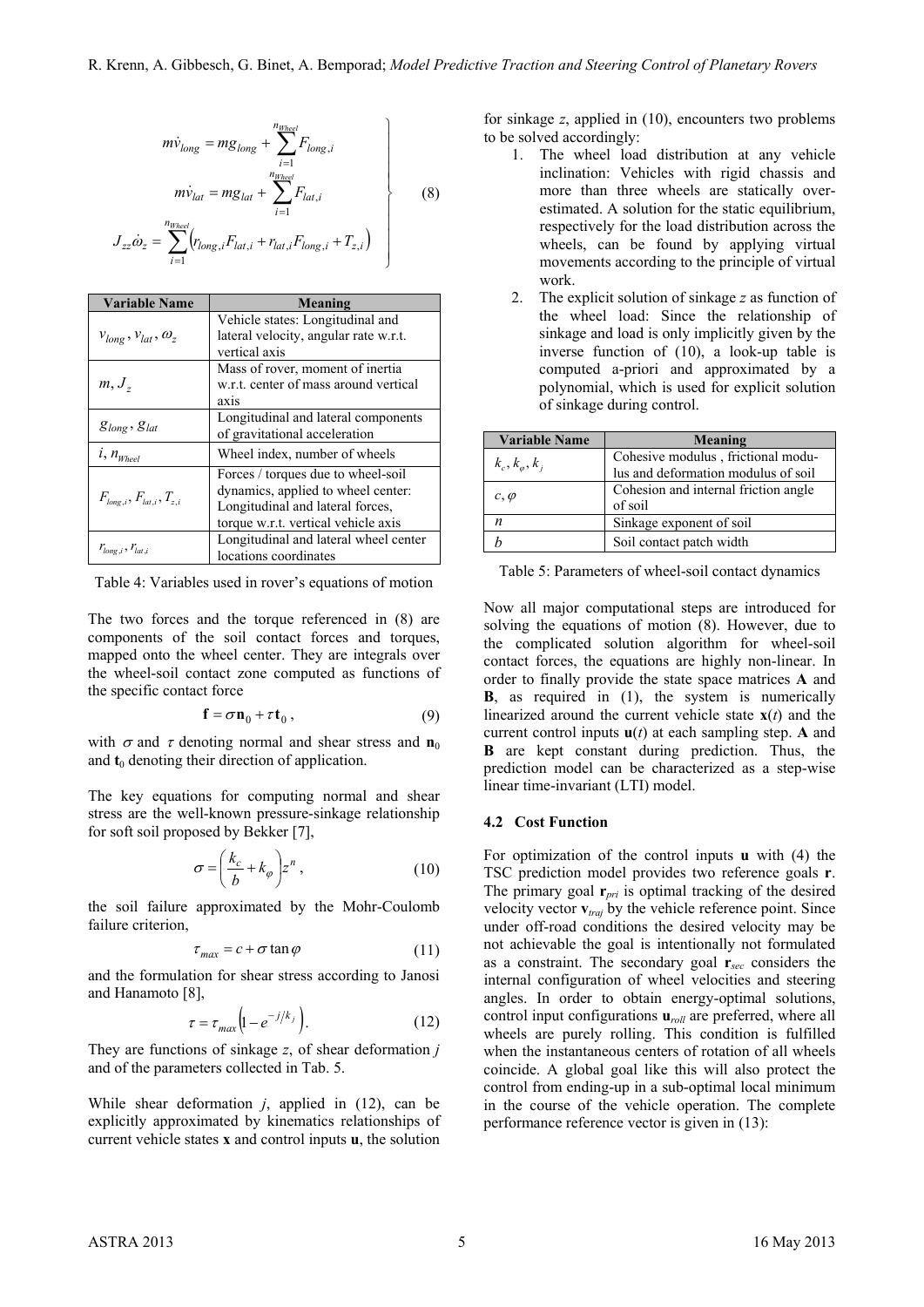$$
\mathbf{r} = \begin{pmatrix} \mathbf{r}_{pri} \\ \mathbf{r}_{sec} \end{pmatrix} = \begin{pmatrix} \mathbf{W}_{pri} \mathbf{v}_{traj} \\ \mathbf{W}_{sec} \mathbf{u}_{roll} \end{pmatrix} . \tag{13}
$$

The matrices **W***pri* and **W***sec* are used for tuning the MPC controller in terms of weighting the particular optimization goals.

### **4.3 Constraints**

The constraints used in the prediction model are physical-mechanical limits of the wheel and steering actuators. They are partly static and partly dynamic:

1. Steering angle limits: Static due to mechanical steering angle end stops.

$$
\beta_{\min} \le \beta \le \beta_{\max} \,. \tag{14}
$$

2. Steering angle rate limits: Dynamic function of current steering torques **T***β*.

$$
\dot{\boldsymbol{\beta}}_{\text{min}}\left(\mathbf{T}_{\beta}\right) \leq \dot{\boldsymbol{\beta}} \leq \dot{\boldsymbol{\beta}}_{\text{max}}\left(\mathbf{T}_{\beta}\right). \tag{15}
$$

3. Angular velocity limits of wheel actuators: Dynamic function of current wheel torques **T***ω*.

$$
\omega_{\min}(\mathbf{T}_{\omega}) \leq \omega \leq \omega_{\max}(\mathbf{T}_{\omega}). \tag{16}
$$

4. Angular acceleration limits of wheel actuators: Dynamic function of current angular velocities **ω** and current wheel torques **T***ω*.

$$
\dot{\boldsymbol{\omega}}_{\min}(\mathbf{T}_{\omega}, \boldsymbol{\omega}) \leq \dot{\boldsymbol{\omega}} \leq \dot{\boldsymbol{\omega}}_{\max}(\mathbf{T}_{\omega}, \boldsymbol{\omega}). \tag{17}
$$

With  $(14) - (17)$  $(14) - (17)$  $(14) - (17)$  one can formulate the constraint reference vector **c***max* for inequality constraints according to [\(5\)](#page-1-3) as follows:

$$
\mathbf{c}_{\max} = \left( +\mathbf{\beta}_{\max}, -\mathbf{\beta}_{\min}, +\dot{\mathbf{\beta}}_{\max}, -\dot{\mathbf{\beta}}_{\min}, -\dot{\mathbf{\beta}}_{\min}, +\dot{\mathbf{\omega}}_{\max}, -\dot{\mathbf{\omega}}_{\min}, +\dot{\mathbf{\omega}}_{\max}, -\dot{\mathbf{\omega}}_{\min} \right)^{T} \tag{18}
$$

Terminal constraints are not considered in TSC.

#### <span id="page-5-7"></span>**4.4 Verification and Robustness Tests**

Within RobMPC the MPC controller evaluation work was performed using the high fidelity functional engineering simulator (FES) introduced in Section [3.](#page-2-3)



Figure 7: Test Terrain Used for Controller Evaluation

<span id="page-5-3"></span>For evaluation purposes a ramp-like terrain and a Ushaped test trajectory (Fig. [7\)](#page-5-3) to be tracked by the rover

<span id="page-5-0"></span>at constant velocity was selected. The operation takes 90 seconds. The scenario includes all major aspects for controller performance tests:

- Uphill / downhill locomotion,
- Cross-hill locomotion,
- Sharp turns at inclined terrains.

The evaluation was split in two parts: Nominal tests and robustness tests.

<span id="page-5-1"></span>

| Parameter                 | <b>Nominal</b>       | Min            | Max          |  |
|---------------------------|----------------------|----------------|--------------|--|
| <b>Vehicle Parameters</b> |                      |                |              |  |
| Total rover mass          | 880 kg               | 810            | 950          |  |
| 4x wheel mounting         | $0^{\circ}$          | $-0.5^{\circ}$ | $0.5^\circ$  |  |
| misalignment              |                      |                |              |  |
| 2x steering drive time    | 0.19 s               | 0.17           | 0.21         |  |
| constant                  |                      |                |              |  |
| 4x wheel drive time       | 0.3 s                | 0.1            | 0.59         |  |
| constant                  |                      |                |              |  |
| <b>Terrain Parameters</b> |                      |                |              |  |
| Terrain inclination       | $0^{\circ}$          | $0^{\circ}$    | $15^\circ$   |  |
| Environmental gravity     | $3.71 \text{ m/s}^2$ | 3.24           | 4.08         |  |
| Frictional modulus        | 1.0e7                | 1.0e6          | 1.0e7        |  |
| Cohesive modulus          | 0                    | 0              | 1.0e4        |  |
| Shear def. modulus        | 0.1                  | 0.1            | 0.5          |  |
| Exponent of sinkage       | 1                    | 1              | 1.2          |  |
| Cohesion of soil          | 0 Pa                 | 0              | 30           |  |
| Internal friction angle   | $30^\circ$           | $20^{\circ}$   | $35^{\circ}$ |  |

<span id="page-5-4"></span><span id="page-5-2"></span>Table 6: Relevant Test Parameters and Variation Range

#### **4.4.1 Results of Nominal Test**

<span id="page-5-6"></span>The nominal tests were performed with identical parameter values (see Tab. [6\)](#page-5-4) applied in both, the prediction model and in the FES models. Under these conditions the MPC performance was compared with the performance of the reference controllers. In case of TSC the references controllers are

- 1. Ackermann feedforward control and
- 2. Ackermann control with PID type velocity and heading angle feedback control.

The performance was evaluated based on a number of performance indicators considering control accuracy, control effort or smoothness of control action. Amongst them the integral of the square error (ISE) over time,

<span id="page-5-5"></span>
$$
\int_{t}^{\infty} \left( \begin{pmatrix} v_{long} \\ v_{lat} \end{pmatrix} (t) - \mathbf{v}_{traj}(t) \right)^{T} \left( \begin{pmatrix} v_{long} \\ v_{lat} \end{pmatrix} (t) - \mathbf{v}_{traj}(t) \right) dt , \quad (19)
$$

is supposed to be the most meaningful one. The results of [\(19\)](#page-5-5) for MPC and reference controllers are presented in Fig. [8.](#page-6-0) It is obvious that MPC can significantly improve the control performance compared to conventional open-loop Ackermann control. But MPC seems to be also the better choice compared to advanced Ackermann control extended by velocity and heading angle feedback control. The reason is the actual number of controls, which is always two in case of Ackermann control (trajectory radius and velocity) but six in case of MPC control of the EGP rover (2 steering angles, 4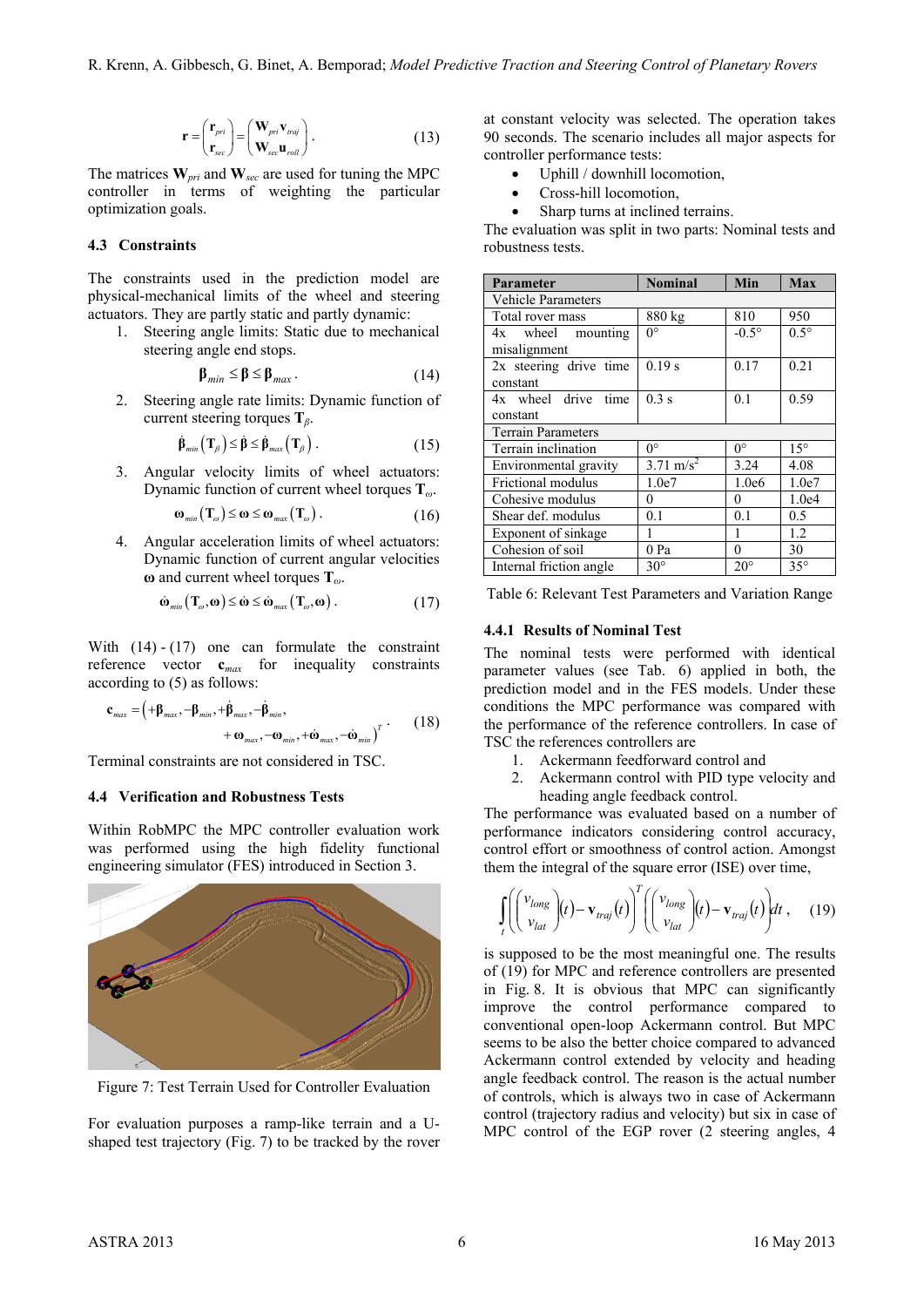wheel velocities). MPC successfully exploits the overactuation potential of the vehicle by the optimized steering angle - wheel velocity coordination, which is not rigidly linked by kinematic relationships.



<span id="page-6-0"></span>Figure 8: Evolution of Control Performance Indicators (small values indicate small errors)

#### **4.4.2 Results of Robustness Tests**

For evaluation of controller robustness regarding uncertainties of

- vehicle parameters and
- terrain parameters

a number of Monte Carlo simulations were performed. In each Monte Carlo simulation campaign one group of parameters was randomly varied and changed in the FES models, while keeping controller parameters constant at nominal values. The variation ranges are documented in Tab. [6.](#page-5-4)



<span id="page-6-1"></span>Figure 9: Sensitivity w.r.t. most important parameters

According to Fig. [9,](#page-6-1) the controller robustness could be successfully proven. The circular markers in the diagrams show the performance indicator values at the end of each simulation run. The values are sorted regarding one parameter of the parameter group in order to identify potential sensitivity trend. In Fig. [9,](#page-6-1) they are sorted regarding vehicle mass and terrain inclination. According to the diagrams, variations of vehicle parameters have just negligible influence on the MPC performance. Variations of terrain parameters have moderate influence on controller performance even if no clear trend regarding one single parameter could be identified. Nevertheless, in any test cases the MPC performance is still much better than the reference performance of conventional Ackermann control (see Fig. [8\)](#page-6-0).

#### **4.5 Validation with Real System**

Within RobMPC the computation of the TSC algorithm in real-time was identified as a critical issue. Moreover, potential inaccuracies of the FES soil model could also reduce the control performance under real terrain conditions. Therefore, validation tests with real-time vehicle control hardware were performed using the ExoMars breadboard rover as target system. The onboard computer parameters are listed in Tab. [7.](#page-6-2)

| <b>Parameter</b> | Value                        |
|------------------|------------------------------|
| <b>CPU</b>       | INTEL Core2Duo T9600, 2.8GHz |
| RAM              | 4 GB, 1066 MHz               |
| OS.              | ONX 6.5 Neutrino             |

<span id="page-6-2"></span>Table 7: Onboard Computer Parameters

The planetary exploration testbed at DLR, where the rover is operated in, provides a sandbox of 10 x 5 m filled with approximately cohesion-less gravel of Eifel lava. One part of the terrain can be motorized inclined in order to obtain similar conditions as given in the virtual terrain of Fig. [7.](#page-5-3) The soil parameters are supposed to be inside the variation range defined in Tab. [6.](#page-5-4) The sensor system used for feedback generation is a vision based tracking system.

A sample result is given in Fig. [10.](#page-6-3) It shows the tracking of a U-shaped reference trajectory with the ExoMars breadboard rover controlled by MPC. According to [4](#page-3-0) the reference trajectory is given as a sampled sequence of desired velocity vectors **v***traj* over time. The trajectory includes flat, up-hill/down-hill and cross-hill sections for linear motion but also sections for turning on inclined terrain. The result demonstrates that the MPC algorithm, working actually in the velocity domain, is even precise enough for providing good performance in the position domain without position feedback.



<span id="page-6-3"></span>Figure 10: Tracking of U-Shaped Trajectory by MPC

Since the MPC algorithm for 12 independent control inputs (6 steering angles, 6 wheel velocities) could not yet convincingly be solved at the desired sampling rate of 100 Hz the algorithm was slightly changed. In the presented version the control inputs are linked according to Geometry Based Control [\[9\]](#page-7-6) with mapping